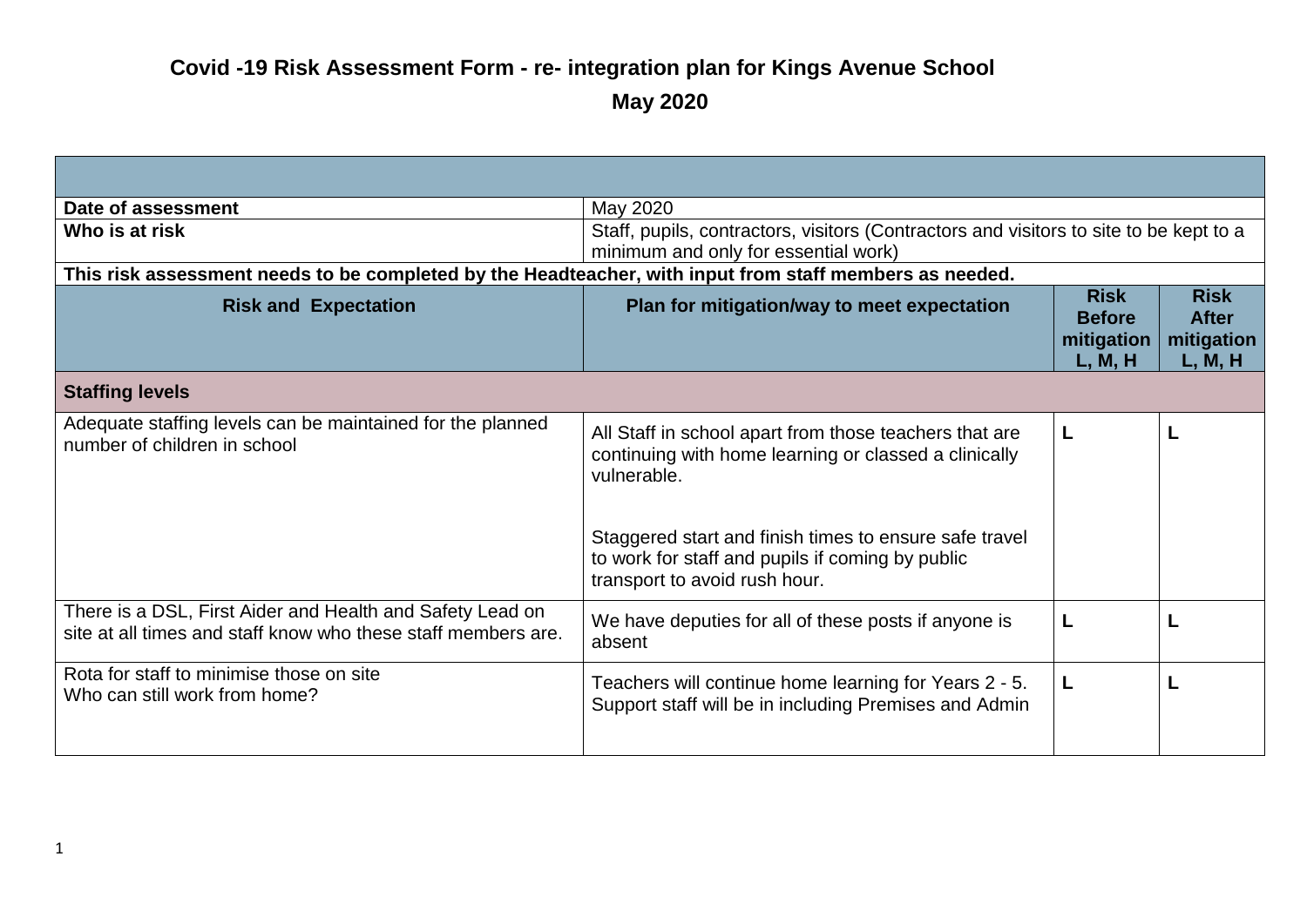| Staff with set groups of children to minimise contact with<br>others                                                                                                            | Each group will be with their teacher and another staff<br>member, these staff will be assigned to this group and<br>no other.                                                                                                             |   |  |
|---------------------------------------------------------------------------------------------------------------------------------------------------------------------------------|--------------------------------------------------------------------------------------------------------------------------------------------------------------------------------------------------------------------------------------------|---|--|
| Individual risk assessments need to be completed for any<br>pupils returning with specific need/care to establish whether<br>the placement can be facilitated safely            | Risk assessment for individual pupils, liaison with<br>parents about best place for pupils during this period.<br>(pupils with medical needs, who are shielding adults in<br>their home).                                                  | M |  |
| Training for staff on Health and Safety to be completed prior<br>to re-opening of school                                                                                        | https://www.virtual-college.co.uk/courses//prevent-covid-19-<br>free-training                                                                                                                                                              |   |  |
| <b>Vulnerable staff</b>                                                                                                                                                         |                                                                                                                                                                                                                                            |   |  |
| Staff who are shielding should be working from home if<br>possible.                                                                                                             | https://www.gov.uk/government/publications/guidance-on-<br>shielding-and-protecting-extremely-vulnerable-persons-<br>from-covid-19/guidance-on-shielding-and-protecting-<br>extremely-vulnerable-persons-from-covid-19                     | L |  |
| Staff who are clinically vulnerable or have a member of their<br>household who are clinically vulnerable have an individual<br>risk assessment completed as to options for work | https://www.gov.uk/government/publications/staying-alert-<br>and-safe-social-distancing/staying-alert-and-safe-social-<br>distancing#clinically-vulnerable-people                                                                          | L |  |
| Staff showing symptoms of the virus to be given sufficient<br>time off to recover following illness in addition to the<br>guidelines on self-isolation                          | Would stay in touch with staff and ensure they are fully<br>ready to return to work.                                                                                                                                                       |   |  |
| All GOV.UK guidance to be followed regarding isolation,<br>distancing, and hygiene                                                                                              | https://www.gov.uk/government/publications/coronavirus-<br>covid-19-implementing-protective-measures-in-education-<br>and-childcare-settings/coronavirus-covid-19-implementing-<br>protective-measures-in-education-and-childcare-settings | L |  |
| School SLT to liaise with any staff members who are anxious<br>or struggling to readjust and an individual risk assessment be<br>completed                                      | Individual risk assessment to be carried out for staff<br>finding it difficult to adjust                                                                                                                                                   | L |  |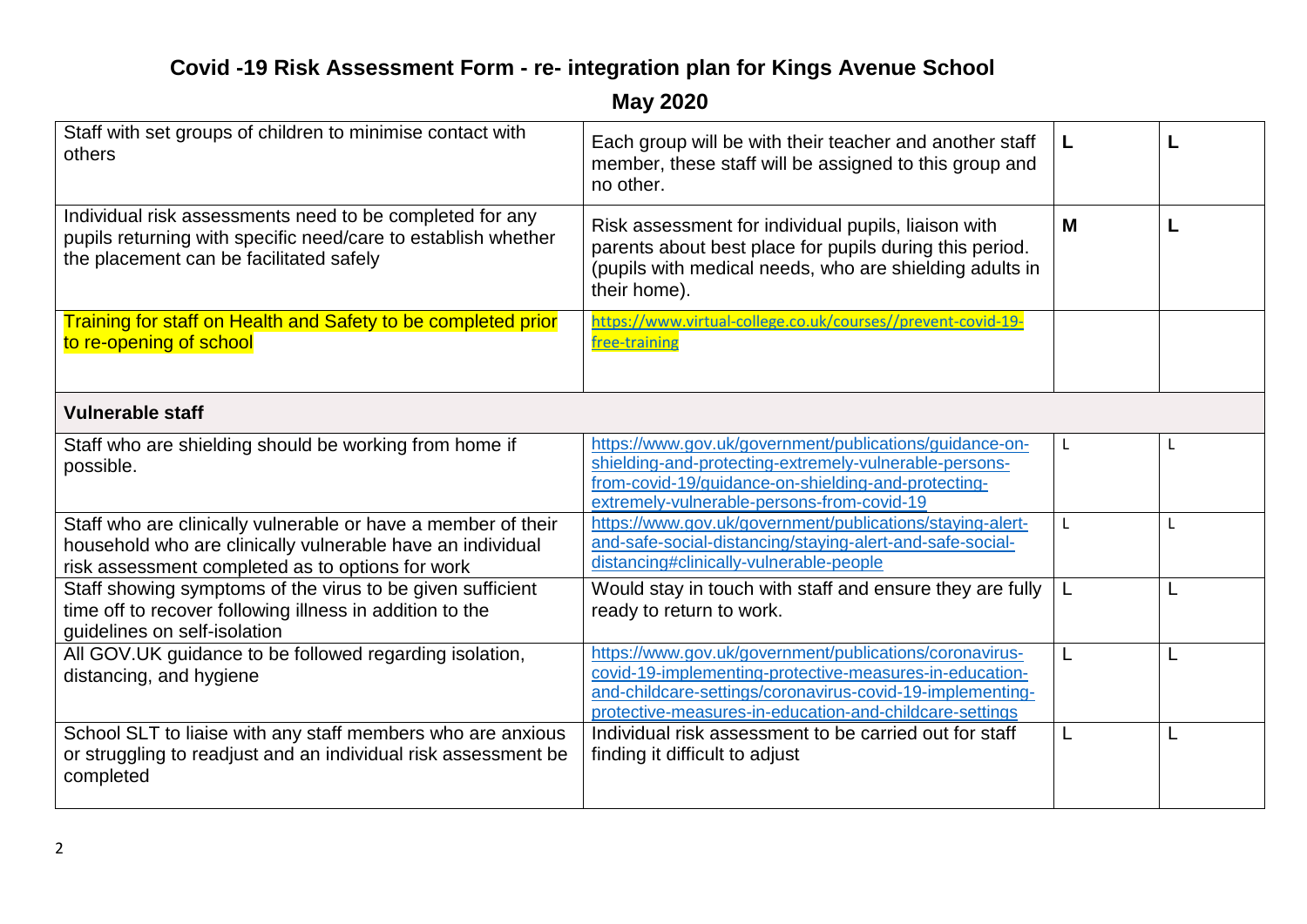| Risk of increased transmission of virus due to journeys to and from school                                                             |                                                                                                                                                                                                  |   |   |
|----------------------------------------------------------------------------------------------------------------------------------------|--------------------------------------------------------------------------------------------------------------------------------------------------------------------------------------------------|---|---|
| Staff and pupils to travel on foot, bicycle, motorcycle or own<br>car if possible                                                      | Write to parents encouraging them to travel on foot etc<br>rather than use public transport.                                                                                                     | M |   |
| No car sharing apart from with members of own household                                                                                |                                                                                                                                                                                                  | L |   |
| No use of taxis                                                                                                                        |                                                                                                                                                                                                  |   |   |
| No use of public transport unless social distancing is possible                                                                        | Arrange different times to come into work outside of<br>rush hour. Any staff arriving by public transport wash<br>hands thoroughly before entering classrooms.                                   | M | M |
| Parents and carers to be encouraged not to linger at the<br>school gate and for only one parent/carers to drop off/collect             | Staff outside reminding parents to leave and go home<br>no chatting outside school. Write to parents to remind<br>them.                                                                          | M | M |
| Risk of transmission through staff and pupils and others entering school building from outside and leaving at the end of the day       |                                                                                                                                                                                                  |   |   |
| All entrances to school to be used to minimise contact<br>between small class groups<br>Set entrances for set groups established       | All children through the Main gate. Nursery/Reception<br>Year 1 and Year 6 then go through separate entrances<br>to their classrooms through main gate. Path split with<br>designated direction. | M |   |
| Staggering of arrival times                                                                                                            | Entry and exit times 15 minutes apart                                                                                                                                                            | M |   |
| All pupils and staff to sanitise/wash hands on arrival                                                                                 | Supervised washing of hands. Use of hand soap. All<br>classrooms equipped with soap dispensers and<br>towels.                                                                                    | M |   |
| Minimise items bought onto school site. No book bags, staff<br>to only bring one small bag - reduce items taken to and from<br>school. | All resources in KS1 and KS2 in zip lock bags with<br>stationary and rulers. Coats on back of chairs no<br>entering corridor with coats in morning.                                              | M |   |
| No parents and carers on school grounds                                                                                                | Staff at gates. Communicate via email, letter or phone<br>calls                                                                                                                                  | M | L |
| No visitors to enter school grounds other that essential<br>contractors to deal with urgent works                                      | All clubs cancelled, gymnastics, gardening, music<br>tutors cancelled swimming cancelled                                                                                                         | M |   |
| All external lettings have ceased                                                                                                      | All cancelled                                                                                                                                                                                    | H |   |
| Mark out/signpost 2m/one-way systems for social distancing<br>on paths into school, corridors                                          | Entrance paths marked. 2 metre distancing spots for<br>children outside classes                                                                                                                  | H |   |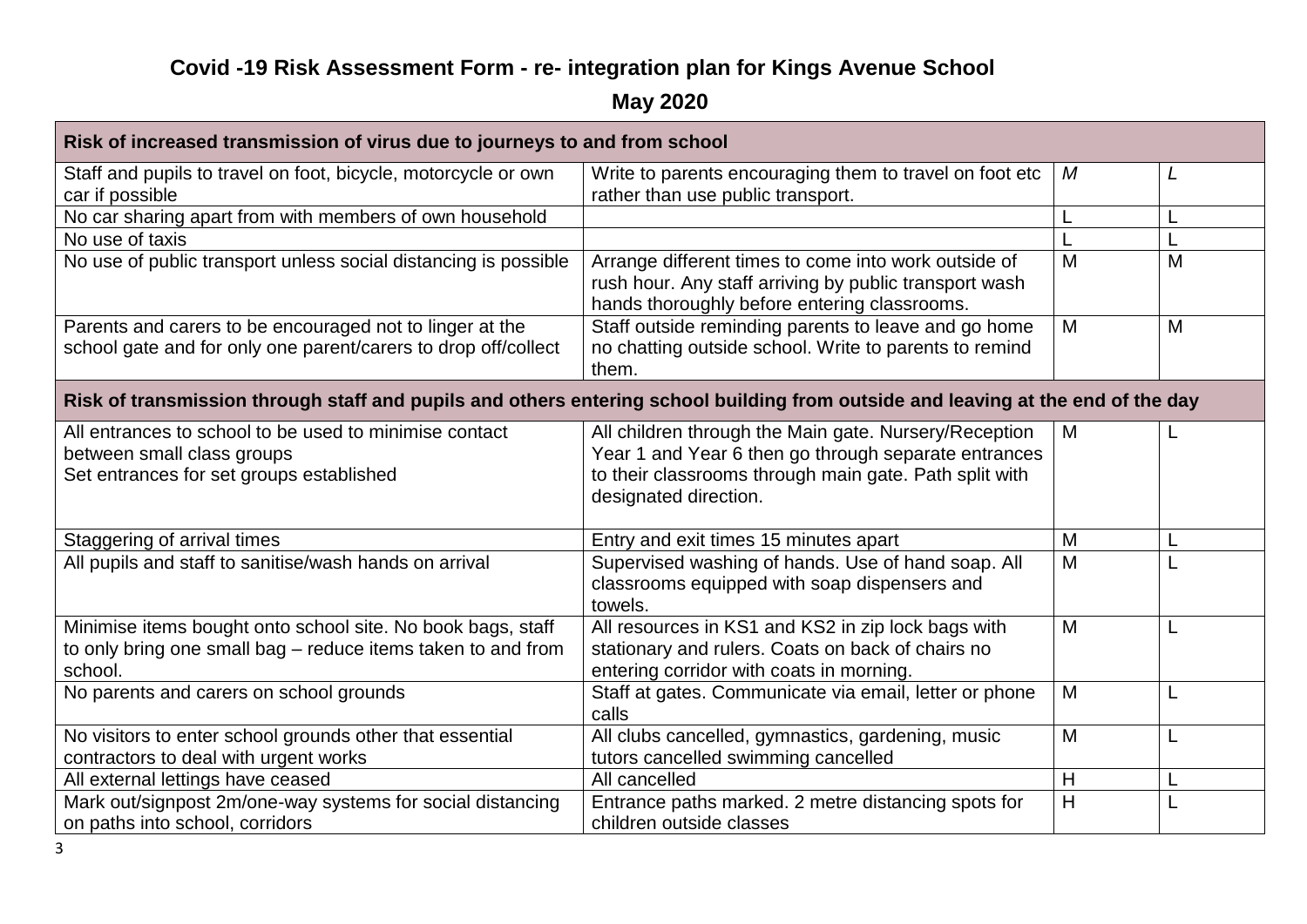| School lobby shutters/screens to remain closed                                                                                                                                                                                                    | Parents contact through phone or email. Ensure                                                                                                                                                  | M |   |
|---------------------------------------------------------------------------------------------------------------------------------------------------------------------------------------------------------------------------------------------------|-------------------------------------------------------------------------------------------------------------------------------------------------------------------------------------------------|---|---|
|                                                                                                                                                                                                                                                   | parent payments systems working                                                                                                                                                                 |   |   |
| Risk of transmission through activities on site                                                                                                                                                                                                   |                                                                                                                                                                                                 |   |   |
| Communal gatherings to be suspended until after pandemic                                                                                                                                                                                          | <b>All cancelled</b>                                                                                                                                                                            | H |   |
| (ie assemblies, sports events, concerts, etc)<br>Everyone in the building to socially distance at all times;<br>areas where this is not possible should be closed off or used<br>by limited staff (eg small shared offices/ narrow corridors etc) | All breaks for staff taken in classroom or outside, not<br>together. EYFS staff remain in this area. Staffroom<br>only enter to make drink or collect food. Only one door<br>to staffroom open. | H |   |
| Children to be taught safe distancing and any new evacuation<br>procedures                                                                                                                                                                        | Procedures to be taught to children. Evacuation<br>practised                                                                                                                                    | H | L |
| Cleaners to clean all areas used at least daily                                                                                                                                                                                                   | Daily cleaning including all handles using disinfectant<br>- fixed play equipment after each group. Deep clean of<br>classrooms, offices and other areas on Wednesday.                          | H | M |
| Staff to be allocated to a class unit and stay with that unit                                                                                                                                                                                     | Staff allocated, any SLT staff also allocated one class<br>group they are able to interact with for the week.                                                                                   | M |   |
| Clear expectations for regular wiping and cleaning throughout<br>the day<br>Premises staff - bannisters, door handles, taps etc<br>School staff -classroom equipment                                                                              | Clean laptops and equipment after use. Equipment<br>cleaned at end of day.<br>During day toilets, handle cleaned<br>All guidance regarding removal of soft furnishings<br>removed from EYFS     | M |   |
| Consider use of signing sheets to confirm equipment has<br>been cleaned as expected.                                                                                                                                                              | Signing in sheet noting cleaning times on toilet doors                                                                                                                                          | L |   |
| Communicate importance of regular washing of clothes -<br>daily if possible - and cleaning of other items bought onto site                                                                                                                        | Letter to parents re personal hygiene                                                                                                                                                           | M |   |
| Admin offices should only be used by admin staff with 2m<br>distancing                                                                                                                                                                            | Move desks apart – work at home where possible.<br>Office closed to parents.                                                                                                                    | M | L |
| Stagger use of the staffroom to ensure social distancing and<br>ensure cleaning expectations are set                                                                                                                                              | Staff visit staff room on breaks - set times only to<br>make drink or collect food. Eat in hall, outside or<br>classroom                                                                        | M |   |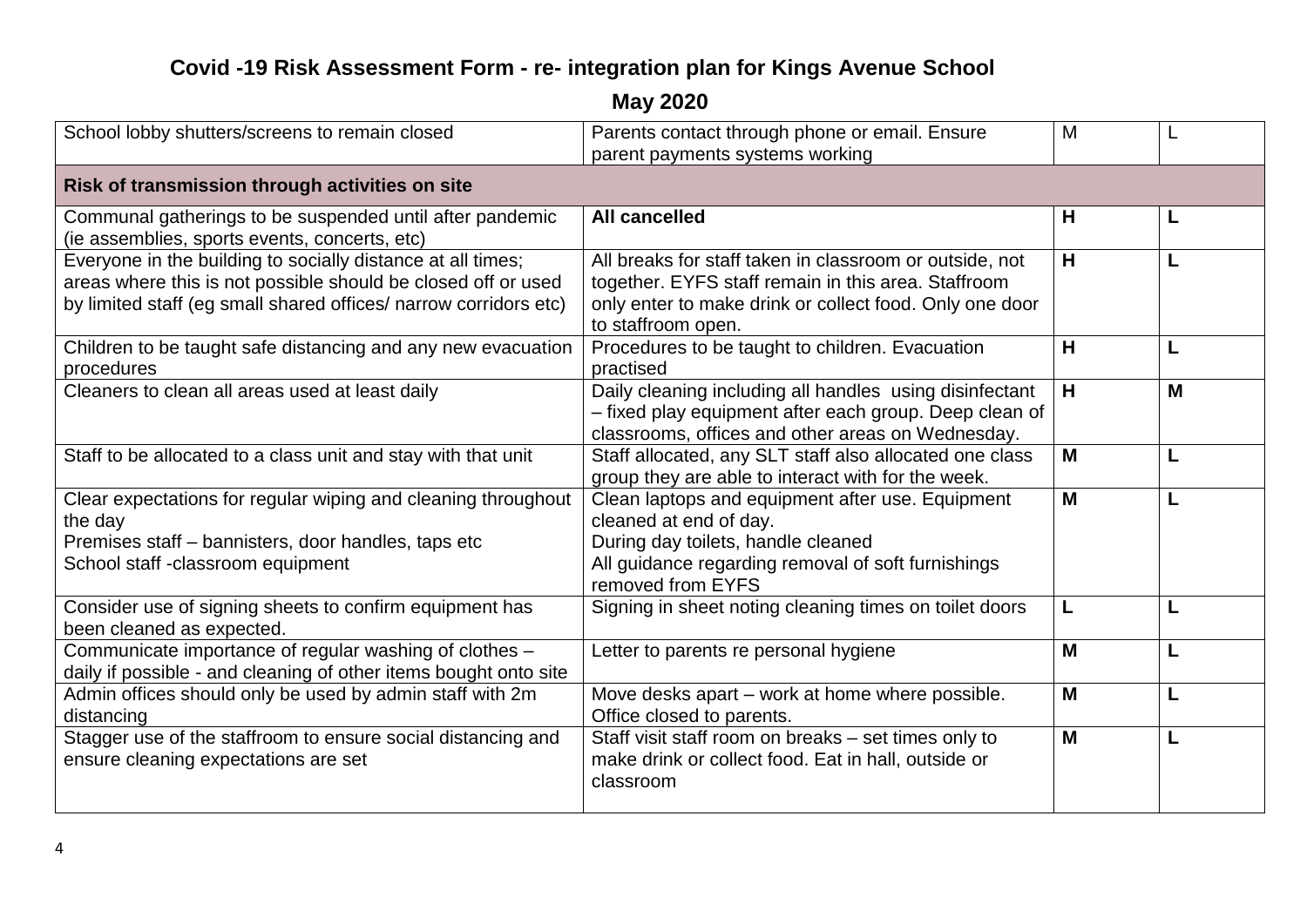|                                                                                                                                                                                | Classroom                                                                                                                                                            |   |   |
|--------------------------------------------------------------------------------------------------------------------------------------------------------------------------------|----------------------------------------------------------------------------------------------------------------------------------------------------------------------|---|---|
| Every class to be set up according to observing social<br>distancing measures. Pupils need to be 2m apart and have<br>own work area with own work equipment                    | No more than 15 children per classroom.                                                                                                                              | M |   |
| Handwashing/sanitising station outside each classroom and<br>regular handwashing to be observed throughout the day and<br>Before and after lunch<br>After coughing or sneezing | Soap purchased all children supervised whilst hand<br>washing, on entry before and after lunch before going<br>home.                                                 | L |   |
| Tissue station in each classroom with plastic bag lined bin for<br>disposal of tissues. Plastic bag to be replaced at least daily                                              | Tissues and bin available – make sure bins have lids                                                                                                                 | M | L |
| Good hygiene expectations are clearly displayed and taught<br>regularly                                                                                                        | Part of planning and reintegration into school. Children<br>have good understanding of how to wash hands<br>without causing anxiety                                  | M |   |
| Cleaning wipes/materials available for class equipment                                                                                                                         | Disinfectant wipes have been purchased for each<br>class, along with disinfectant spray.                                                                             | M |   |
| Class units to only be used by allocated staff and pupils                                                                                                                      | <b>External lettings ceased</b>                                                                                                                                      | M |   |
| No shared use of cups, crockery, fabric resources, musical<br>instruments that are blown, etc.<br>All soft toys to be removed                                                  | In EYFS and Year One soft furnishings and toys<br>removed from class. Work in one book provided,<br>teachers just tick mark work. (virus lives on paper 4/6<br>days) | M |   |
| Windows to be open as far as possible to ensure sufficient<br>ventilation                                                                                                      | Premises staff open all windows in the morning<br>Tissues available for children with allergies / hayfever                                                           | M |   |
| Doors to be left open as far as possible - consider fire risk- to<br>minimise use of handles                                                                                   | Leave doors open to avoid touching of handles                                                                                                                        | M |   |
| <b>Outside Learning</b>                                                                                                                                                        |                                                                                                                                                                      |   |   |
| Clear timetabling of outside space to ensure class units<br>remain as one                                                                                                      | The class bubble has timetable for outside area and<br>play areas so no interaction with other groups                                                                | M |   |
| Outside space to be zoned to ensure best use                                                                                                                                   | Zones clearly identified ball court, KS1 playground,<br>KS2 Playground and EYFS area.                                                                                | M |   |
| Outside learning to take place as often as possible                                                                                                                            | All bubbles timetables for outdoor learning                                                                                                                          |   |   |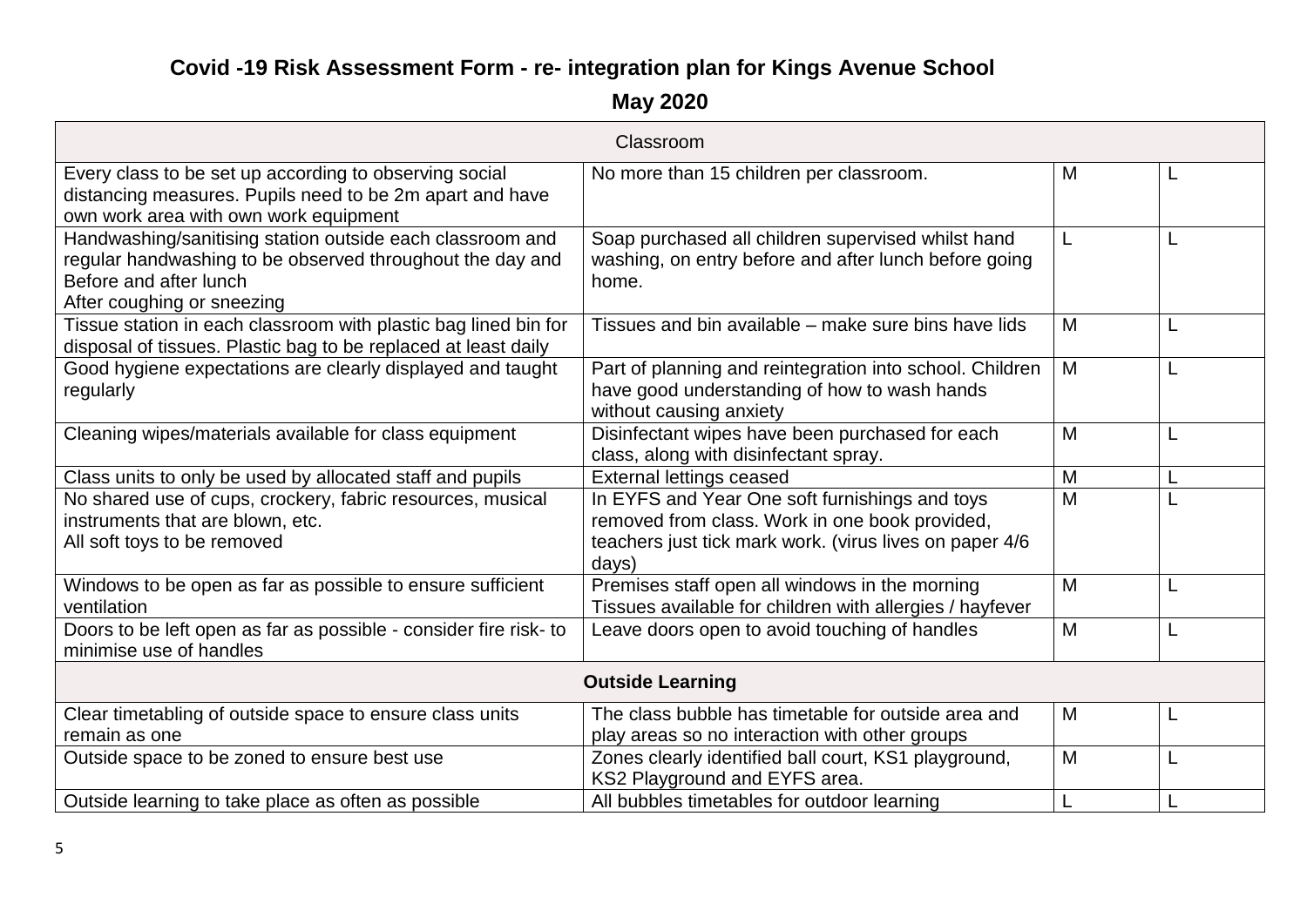| No use of fixed outdoor play equipment                                                                                                        | Fixed outdoor play equipment used washed down with<br>disinfectant jet wash once group has used.                                                                 | M | ┗ |
|-----------------------------------------------------------------------------------------------------------------------------------------------|------------------------------------------------------------------------------------------------------------------------------------------------------------------|---|---|
| No sharing of small outdoor equipment - only plastic and<br>wipe/washable equipment to be used and this needs to be<br>cleaned after each use | None used                                                                                                                                                        | H | L |
| Any outside tables need to be cleaned after any use                                                                                           | Use disinfectant spray                                                                                                                                           | M |   |
| All to wash/sanitise hands when entering building after<br>outside learning                                                                   | Wash hands when entering school - supervised                                                                                                                     | H |   |
| Movement around the school/ Breaktimes                                                                                                        |                                                                                                                                                                  |   |   |
| 2m distance to be applied when entering and exiting the<br>classroom                                                                          | In KS1 & KS2 social distance applied. Children arwe<br>at separate ends of the school and have no contact<br>with each other                                     | M | L |
| Movement to and from classrooms to be kept to a minimum                                                                                       | Leave and enter classroom from outside door                                                                                                                      | M |   |
| Breaktimes and entry and exits to be staggered to avoid class<br>units meeting                                                                | All breaks staggered so no bubble interacts with<br>another                                                                                                      | H |   |
| Use of toilets to be staggered and monitored to ensure they<br>do not become overcrowded.                                                     | Teach pupils maximum number allowed in toilets and<br>waiting routine so not to block corridors etc. Only<br>allocated toilets will be available for each group. | H | L |
|                                                                                                                                               | Lunchtime                                                                                                                                                        |   |   |
| Lunchtime to be staggered so that pupils eat in class units<br>and sit 2m apart                                                               | Time table for bubbles to be in their own class                                                                                                                  | H | L |
| Tables to be wiped between each class unit                                                                                                    | Disinfectant spray and disinfectant wipes will be<br>available.                                                                                                  | M |   |
| Arrival/departure at/from lunch hall to be clearly planned to<br>avoid congestion                                                             | Packed lunches to be eaten in classroom or outside.<br>Dinner Hall not being used to keep catering staff safe.                                                   | M | L |
| Consider allocation of a Midday Meals Supervisor to a class<br>unit                                                                           | MMS staff allocated to the bubble stays with groups<br>during lunchtime                                                                                          | H | L |
| Separate risk assessment by kitchen staff satisfies stringent<br>safety measures and is monitored regularly                                   | Waiting risk assessment                                                                                                                                          |   |   |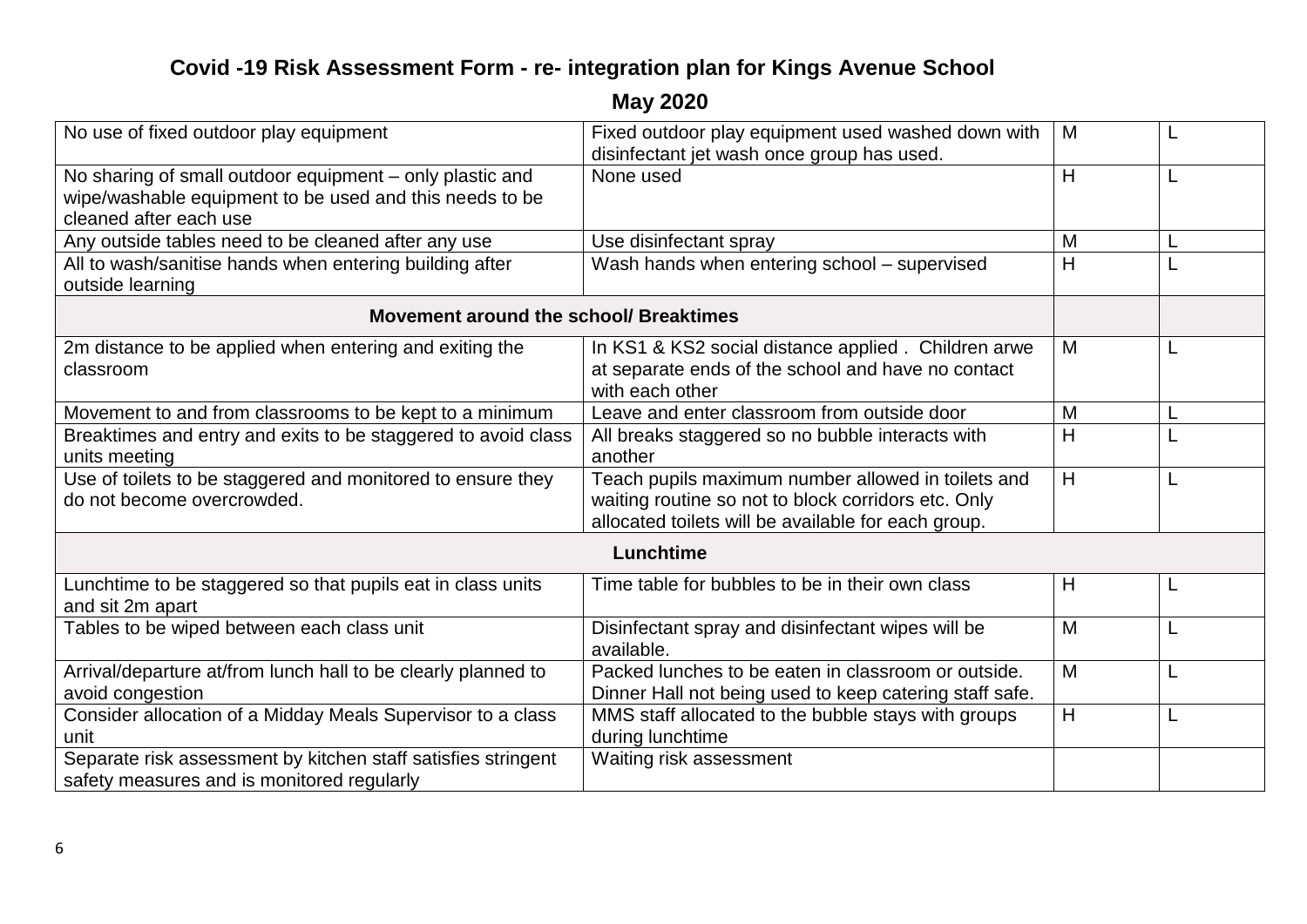| Serving of meals incorporates social distancing                                                                                                                                                                                   | Packed lunches will be provided so no hot meals.<br>Packed Lunches will be distributed by Admin staff only                                                 | M |   |
|-----------------------------------------------------------------------------------------------------------------------------------------------------------------------------------------------------------------------------------|------------------------------------------------------------------------------------------------------------------------------------------------------------|---|---|
|                                                                                                                                                                                                                                   | so no other staff enter the kitchen area.                                                                                                                  |   |   |
| Packed lunch boxes are only handled by child to whom they                                                                                                                                                                         | Parent encouraged to have school meals - if bringing                                                                                                       | M | L |
| belong. All waste is taken home                                                                                                                                                                                                   | food from home must be in disposable bag                                                                                                                   |   |   |
| Children use own water bottle that only they handle.                                                                                                                                                                              | Water bottle with their name clearly displayed                                                                                                             | M |   |
| <b>Use of PPE</b>                                                                                                                                                                                                                 |                                                                                                                                                            |   |   |
| PPE to be used for all first aid and if a child becomes unwell                                                                                                                                                                    | PPE kept in office and used for first aiders                                                                                                               | H | M |
| Disposable PPE to be used only once and securely disposed<br>of following use in a plastic bin bag                                                                                                                                | Disposed of carefully in bins and taken outside                                                                                                            | H | M |
| <b>First Aid/ill child</b>                                                                                                                                                                                                        |                                                                                                                                                            |   |   |
| Only qualified first aiders to deliver first aid                                                                                                                                                                                  | <b>Identified first aiders</b>                                                                                                                             | M |   |
| Identify a room that sick pupils can be kept in until parents<br>come to collect them, ideally with:<br>A door you can close<br>A window you can open for ventilation<br>A separate bathroom they can use (either attached to the | Ensure that the first aid room is thoroughly cleaned<br>when a child who is unwell leaves. No staff to enter the<br>room apart from first aider using PPE. | H | M |
| room or nearby)                                                                                                                                                                                                                   |                                                                                                                                                            |   |   |
| Staff need to wash their hands thoroughly after contact with<br>an ill child                                                                                                                                                      | Regular hand washing and training                                                                                                                          | Η |   |
| A mask should be used if there is any risk of a splash to the<br>face from coughing spitting or vomiting                                                                                                                          | mask has to be used for children when displaying<br>symptoms                                                                                               | H |   |
| There is a clear plan in place following any diagnosis of Covid<br>-19 within school - this follows government guidance                                                                                                           | Displayed in Office - any symptoms from staff or<br>pupils in the bubble all are sent home until test for<br>covid has been carried out.                   | H | M |
| <b>Premises Checks</b>                                                                                                                                                                                                            |                                                                                                                                                            |   |   |
| Building regularly inspected for Health & Safety                                                                                                                                                                                  | See weekly paperwork re Health & Safety walks                                                                                                              | M |   |
| Water systems are operational and flushed                                                                                                                                                                                         | Building has been in use and all water facilities are<br>continuously flushed                                                                              |   |   |
| Security and fire systems functional                                                                                                                                                                                              | Regular monitoring of security and fire system                                                                                                             |   |   |